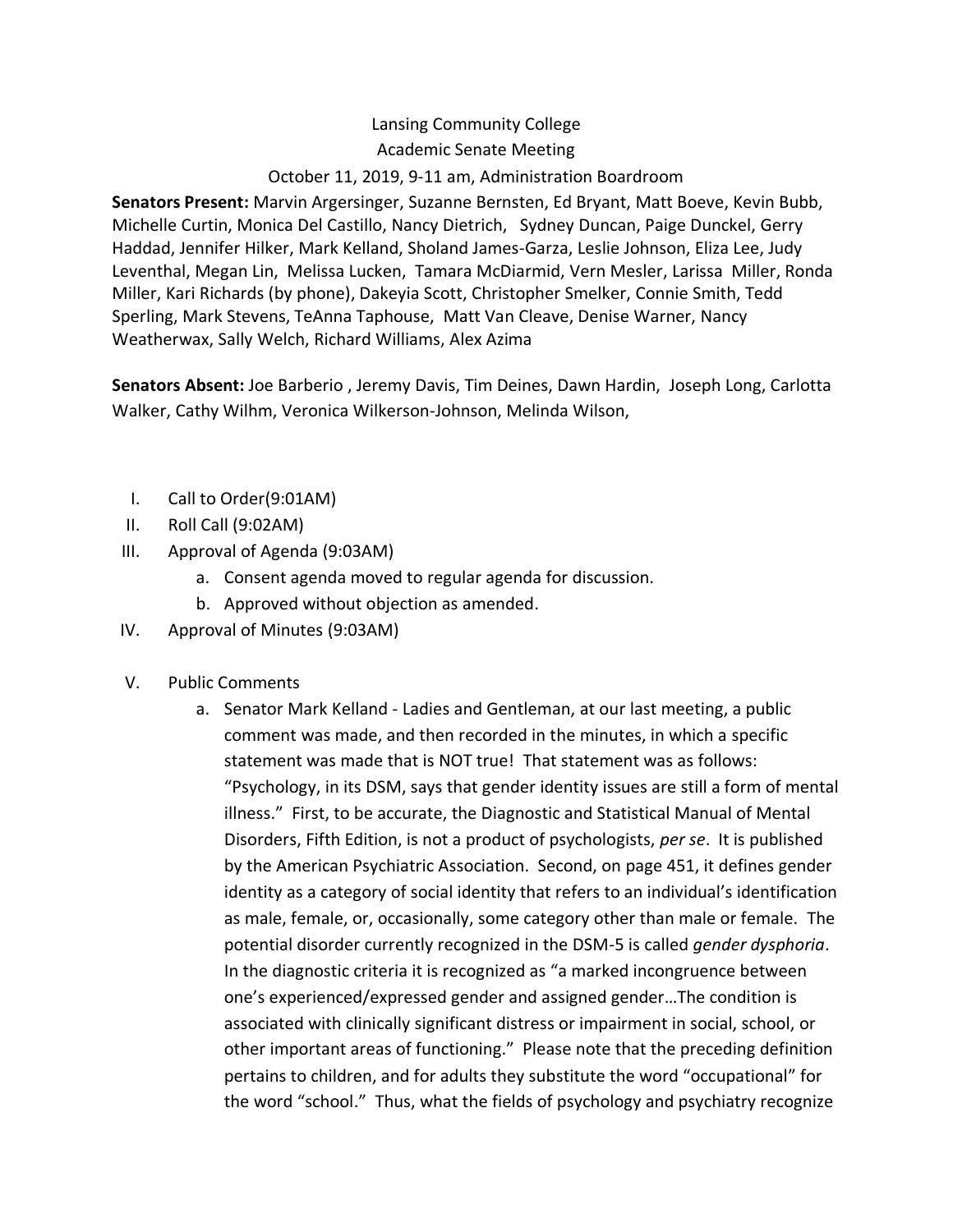as a potential disorder is the dysphoria an individual feels in, e.g., school or workplace environments which are intolerant of an individual's lived and felt experiences. Consequently, it would be unconscionable for LCC to allow such intolerance to occur in either our educational or occupational settings. Psychology and psychiatry have continued to advance in their understanding of the complexity that is the human experience. Likewise, enlightened societies have advanced their understanding of, and their tolerance for, diverse people. When I recently registered for an online course at the University of Wisconsin, very early in the registration process I was asked for my preferred name. I applaud LCC for moving forward with preferred name/preferred pronoun procedures, and I thank the Academic Senate for the proactive role it has played. In addition, I will encourage sensitivity training across campus so that at least those willing to advance their understanding of humanity will have an opportunity to do so.

### VI. President's Report

- a. Some student have reached out that we are near midterm and some students have no grades posted or meaningful feedback. The Senate at the next meeting needs to have a discussion on using the D2L gradebook, even though it is required. We are asking Senators to go to areas and talk to colleagues. See if the Senate can be of help, how can we help instructors use D2L gradebook? We want to provide recommendations to the provost on how to continue timely and meaningful responses.
	- i. Senator Nancy Weatherwax Has it been confirmed that these students have no feedback? Sometimes students don't know how to find the grades and sometimes students lie.
	- ii. Senator Monica Del Castillo Also getting this feedback from Academic Success Coaches who have access to D2L. Last year the default was to not show students grades in D2L. This year the default should be that grades are shown.
	- iii. Senator Michelle Curtin The Senate is going to have a discussion on how to support our colleagues. Not blame and shame.
- b. The student survey about instructor response time closed and had over 1300 students respond on timely feedback. The second survey went out to faculty, admin, and staff and currently have over 200 people. Please talk to as many people as possible so we can get some responses on the survey. On October 25th we hope to draft a proposal to the provost in response to timely feedback.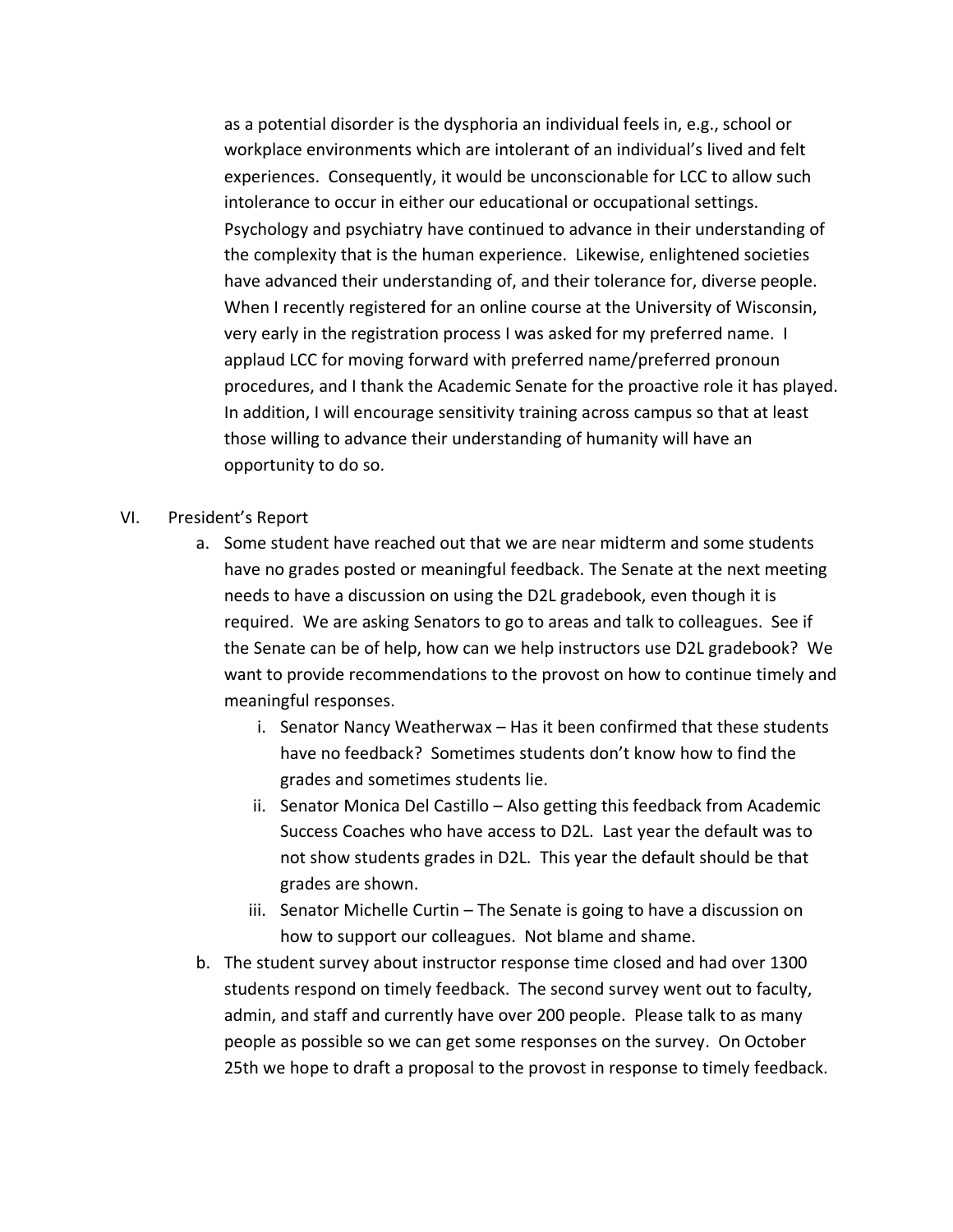- VII. Provost's Report
	- a. Provost Sally Welch is interested in working with Student Affairs. Dean of Student Affairs Rhonda Miller and Sally have started to meet to discuss synergistic projects. They will want people to participate in a retention committee. Rhonda held strategic enrollment taskforce meetings. There is another meeting next Friday afternoon.
	- b. TLC renovation schedule is adjusting. Tuesday Oct. 15 books are moved from 3<sup>rd</sup> to 4<sup>th</sup> floor. Oct 24 shelving will be moved and the third floor will not be available anymore. Anticipating they will work on  $2<sup>nd</sup>$  floor in January
		- i. Senator Suzanne Bernsten All information is available on the library website [www.lcc.edu/tlcrenovation](http://www.lcc.edu/tlcrenovation) . Third and fourth floor will be under construction and services will be available on second floor. Books are available, but will be retrieved by staff. In Spring, library services will move to 3<sup>rd</sup> floor. Laptops will still be available to students in Spring.
		- ii. Senator Kevin Bubb All classrooms and conferences rooms on first floor will not be available in the Spring.
- VIII. Consent Agenda
	- a. Curriculum Committee Recommendations
	- b. Senator Mark Kelland- Motion to accept the following corrected sentence: Gen Ed Applied Degrees: Phil 101 and COMM 140 were approved for MTA and will be added to MTA for 2020-21. The form for requesting courses to be added to General Education – Applied Degrees was corrected to clarify that the question on transferability is for informational purposes only, and not required for approval.
		- i. Senator Eliza Lee Second
		- ii. Approved without objection.
	- c. Senator Mark Kelland- Motion to strike the line referring to continuing the cycle, since the cycle is ending on this day.
		- i. Senator Tedd Sperling second
		- ii. Approved without objection.
	- IX. Communications
		- a. Senator Eliza Lee- Is co-chair for focus area 1 of the strategic plan, Engaged Learning and Student Success. We are forming an online learning team for across the college. Would like Senate representation. Please contact Eliza, Anne Heutsche, or Andrea Hoagland.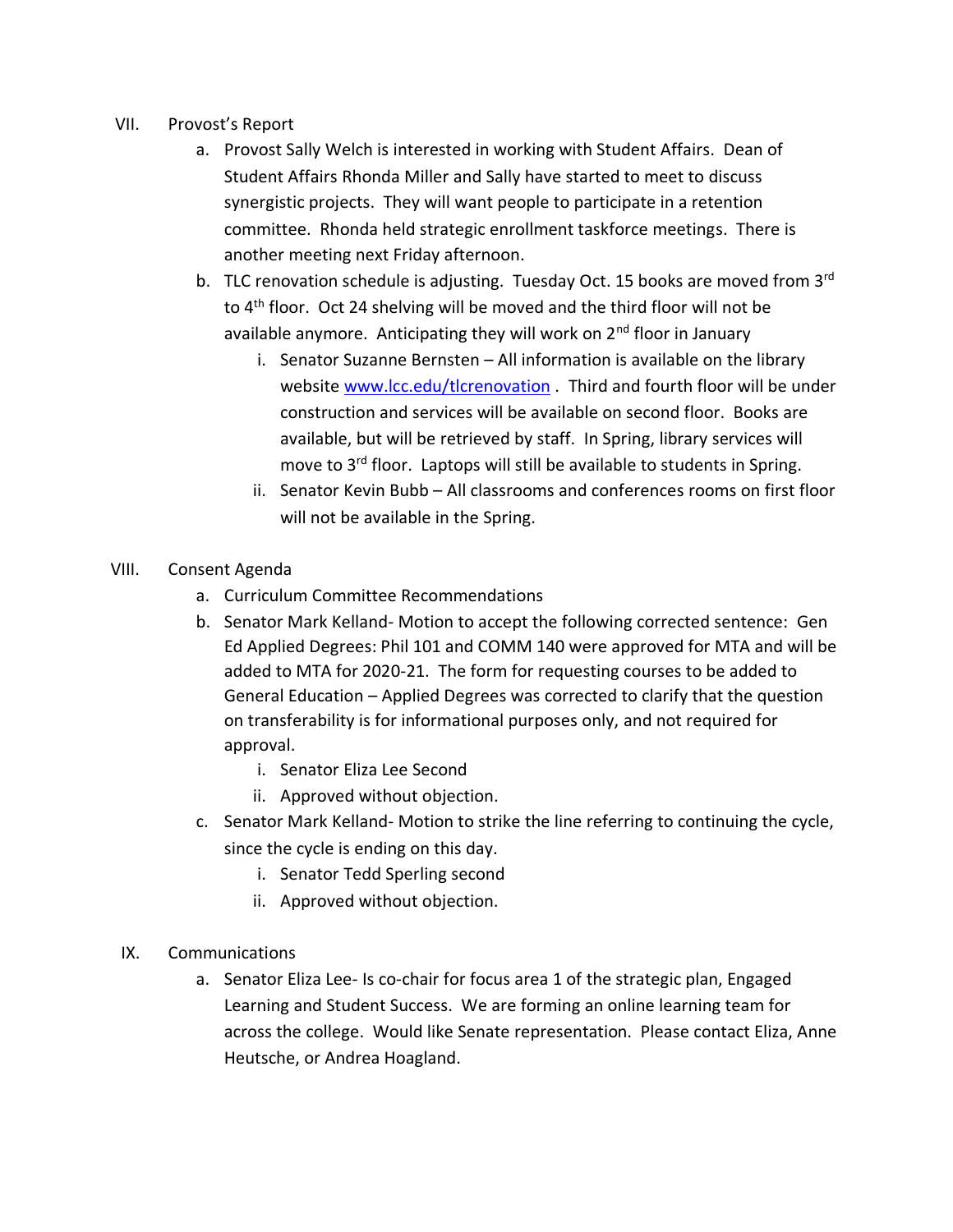- X. New Science Senator
	- a. Senator Eliza Lee Would like to present new Science senator Kabeer Ahammad Sahib. He will be replacing Peggy Dutcher and will stay on until Spring 2021.
- XI. OER Update: Amy Larson
	- a. 56 courses use OER. \$2,000,000 in savings for our students. Initiating opening up proposals for another semester. Want to target MTA courses. Want to assist in creating the proposals.
- XII. Standard Operating Procedure: Canceling Course Sections
	- a. Draft was sent to the Senate. See Appendix I. Scheduled to go to APAC next Friday.
	- b. Senator Leslie Johnson Page 2, 5 point 3. Discussing criteria that will be used to determine whether the courses run. No provision to talk to lead faculty. They know the course best. Point 7 under 5, will the audit examine the enrollment impact. Will students find another section or will they leave and not take anything else?
	- c. Senator Mark Kelland Would be easy to add a line in there.
	- d. Faculty Jim Luke We've already had associate deans and deans using this policy as if it is adopted. There is nothing that obligates them to talk with the faculty member or protect faculty member if course is cancelled. We have had instances where classes have been cancelled and faculty have not been told. There needs to be a modification to communicate with faculty and make sure loads are still taken into account.
	- e. Senator Michelle Curtin It is a procedure and not a policy. It has been in place. By bringing it to the Senate they are trying to be transparent.
	- f. Senator Gerry Haddad Are they going to use the information of low enrollment to proactively cancel future classes?
	- g. Director of CMA Dawn Cousino We look at 3 year trends, we don't want to cancel the week before classes. We are always looking at enrollment, looking at the trends. We want to cancel before students don't have a place to go. We look at years past to see how classes are doing and if they have been cancelled in previous years. Want to handle it on front end and not get to the point where we are cancelling classes. Want to not schedule them earlier.
	- h. Senator Richard Williams Classes are often cancelled that affect the community. Could we drop that threshold from 65% to 50%?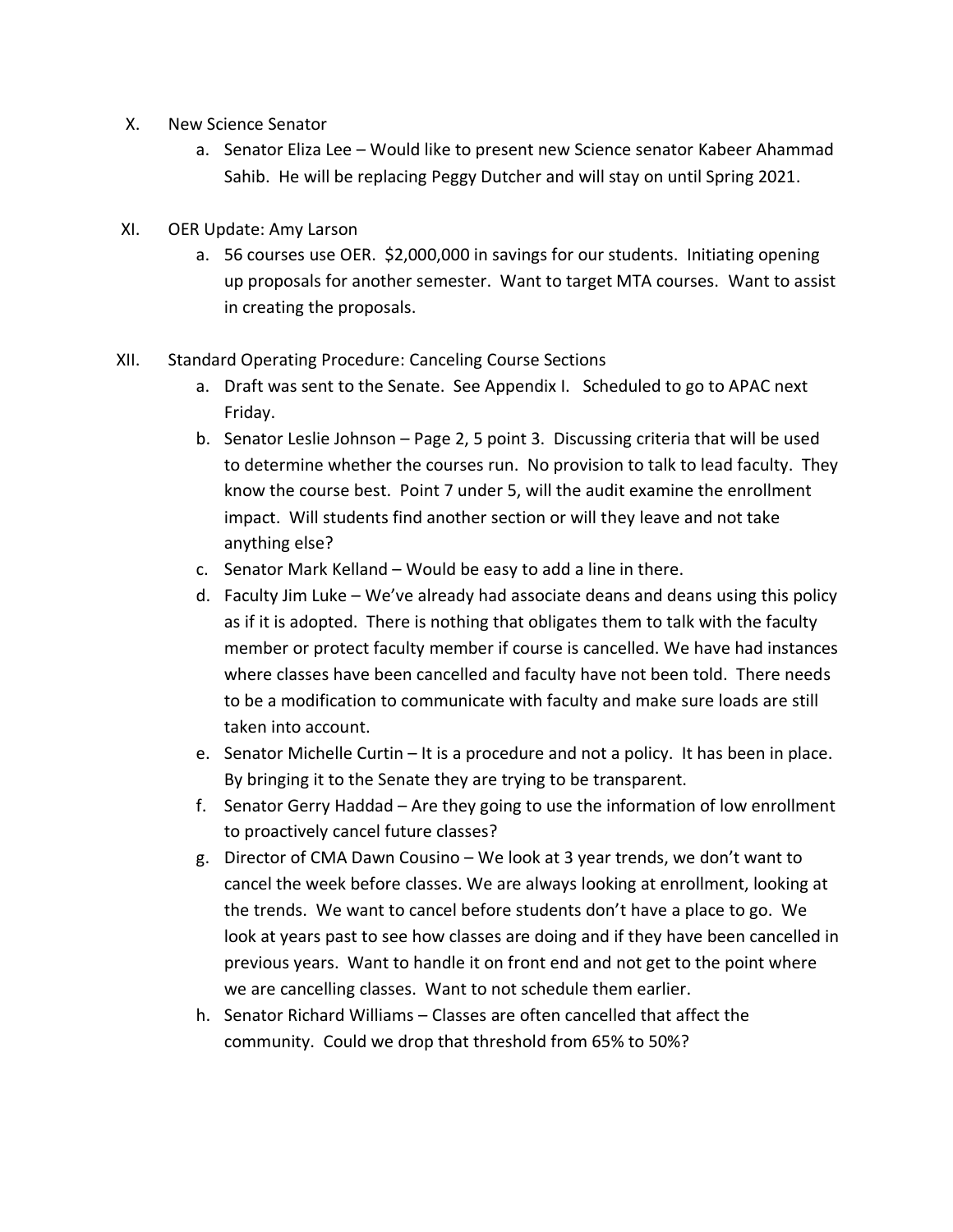- i. Director of CMA Dawn Cousino The 65% is only one pieces of information that goes into canceling a course. There are many other aspects. Just because a class is at 65% does not mean that it will automatically be cancelled.
- j. Senator Denise Warner Who informs faculty? As a lead faculty I don't think I should be letting faculty know when a class is cancelled.
- k. Senator Michelle Curtin So we want to add a line that says lead faculty will be consulted and also that the direct supervisor needs to inform faculty when a course is cancelled.
- l. Senator Leslie Johnson Writing 121 we were asked to do 14-week sections. Those are train wrecks. How do we make sure we are setting our students up for success?
- m. Senator Michelle Curtin We will be gathering data and the Senate will be making suggestions.
- n. Senator Tedd Sperling Has a concern of the 65%. It actually depends on course size, variations, and community expectations. Courses are many times varied. We need to come up with a different type of formula besides 65%. When Elaine was Provost she wanted 65%.
- o. Senator Eliza Lee 65% is only one piece of the puzzle. For example, I am teaching Math 117 (Math for Business) with only 12 students out of 30 students. It ran because we only offer it as a Lecture once a year in Fall and online in Spring and Summer. We want students to succeed and forcing them online wasn't the right choice. I was consulted as course lead along with my PFC and we determined that 65% was only one criteria and not an important factor in this instance.
- p. Senator Matt Van Cleave 65% is not a trigger for cancellation. It is a trigger for consideration. We have to look at other criteria.
- q. Senator Nancy Dietrich Noncredit courses we cover very similar guidelines. Lower seat limits. Going to make their own SOPs. Take into account many other factors.
- r. Senator Michelle Curtin Bank example. It's a part of being fiscally responsible for the students and for the college overall.
- s. Senator Mark Kelland Motion to add a line that says lead faculty will be consulted and also that the direct supervisor needs to inform faculty when a course is cancelled.
	- i. Senator Chris Smelker second.
	- ii. Approved without objection.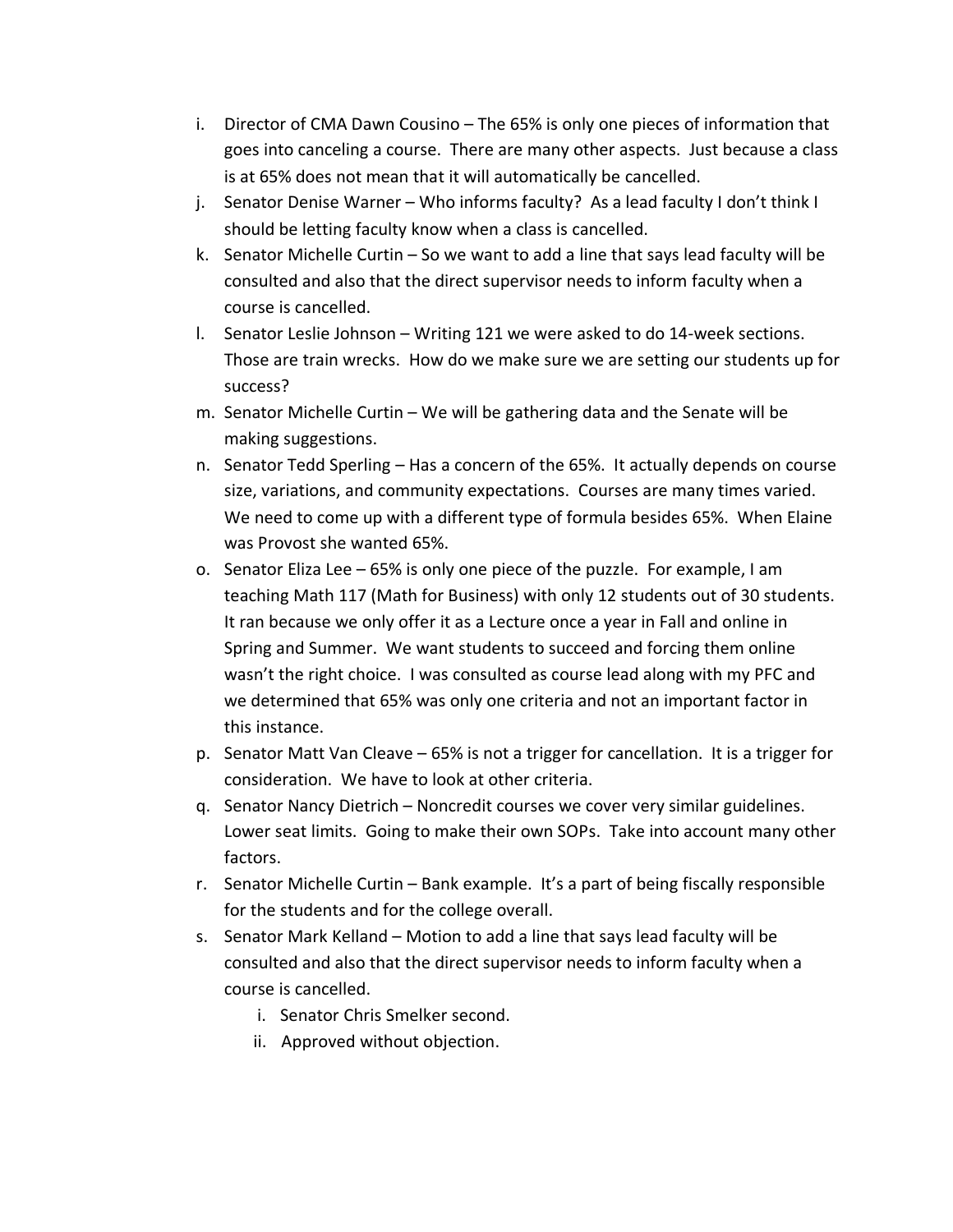- XIII. Discussion: Proctored Testing in Online Courses
	- a. Senator Michelle Curtin College has online and hybrid and face to face. Current practice for online courses, students may be required to have a proctored test. Would we like to discuss having purely online courses, meaning no proctored tests or distance proctoring technology. Those courses that still need to meet or have proctored tests would be called hybrid.
	- b. Senator Matt Van Cleave Teach a logic course. Hard to imagine one test online. Has 3 exams that are online but 1 that has to be face to face. It works well as an online course and wouldn't as a hybrid.
	- c. Senator Eliza Lee Issue is that some students are seeing "online" and thinking they don't have to come in at all, even for testing. A recommendation came to us to call any class that has proctored testing "hybrid" since the students have to go somewhere to test. Don't agree with calling it hybrid but can we call it online if it isn't 100% online.
	- d. Faculty Jim Luke This topic has already been dealt with by senate committees. It was already dealt with by online learning committee. It happens every time we move the Testing Center. We examined HLC and definitions and pedagogical names.
	- e. Senator Michelle Curtin The document that came out was brief definitions and there was no other recommendations. Discussions keep coming up because we have changes. Where we were 3-4 years ago is not where we are today. There are a lot of quality schools across the nation that offer classes completely online.
	- f. Senator Gerry Haddad– There is a general understanding that hybrid is half online and half in class. If we start calling it hybrid students will think they have to come in more often. We will be shutting out students.
	- g. Senator Michelle Curtin Current definition is if it meets at all is it is called hybrid.
	- h. Senator Mark Kelland The problem that has arisen is that a student chooses online, and then has to show up inperson. Can courses be listed as online or online with proctored exams? We will have 4 possible listing.
	- i. Senator Kabeer Ahammad Sahib Have 30 sections of science. Have 11 online, 5 hybrid, 5 reverse hybrid (lab online), and face to face. Agree that some students complain that it is online and students have to go to testing center. Syllabus clearly states that all exams are proctored. There is a slight technological advancement where we can skype and watch students.
	- j. Senator Monica Del Castillo Some students struggle with agoraphobia or physical hardships to get to a proctored site. There is value in having completely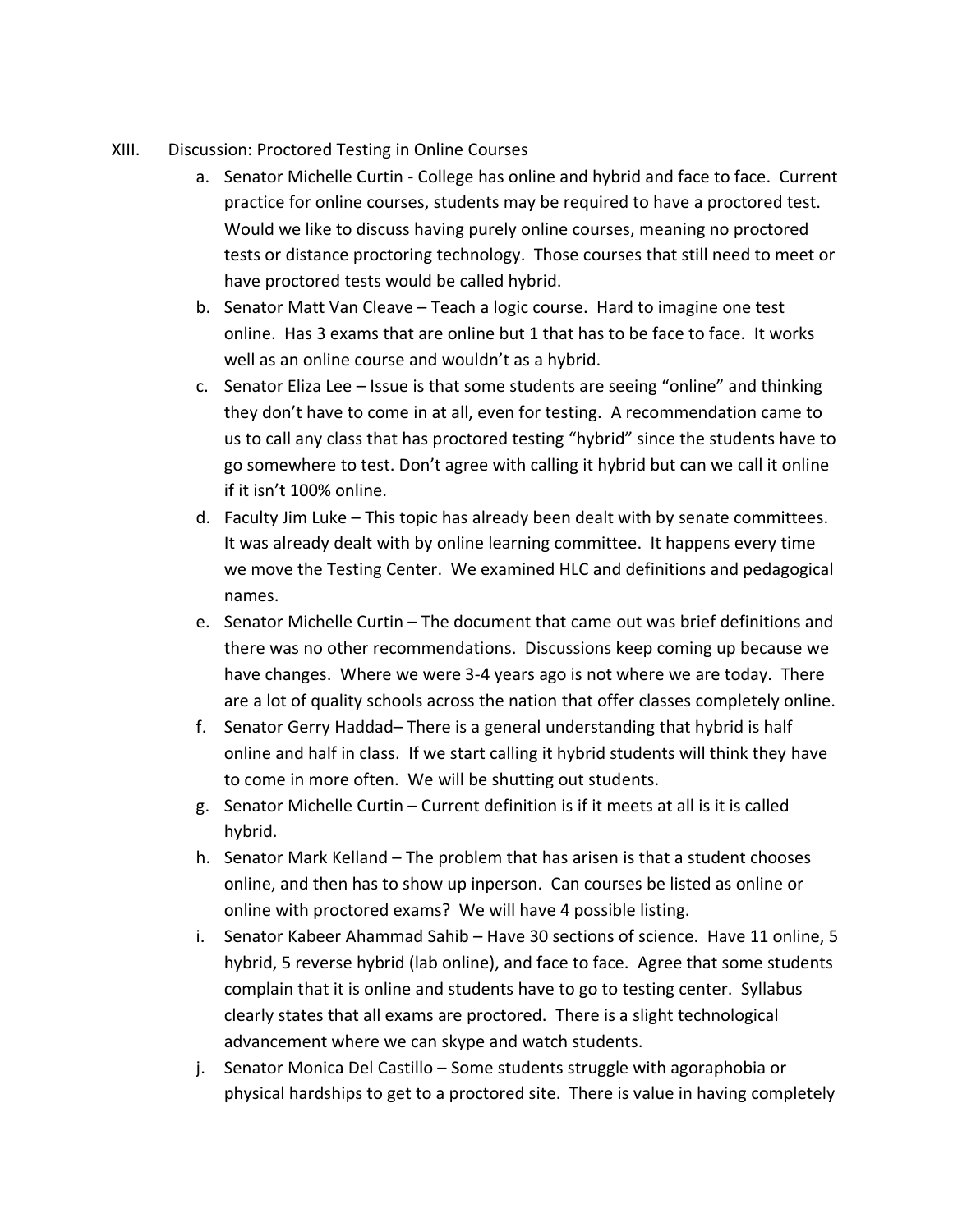online courses. There probably isn't a lot of these students but this is something we need to be sensitive to and can also market.

- k. Dean of Student Affairs Rhonda Miller Students are our customers. There are various reasons to have students come to campus to test. But most times when a student sees online, they think the whole course is online. We are in the business of providing to our students. If a student sees online, they need to know it's online. When they enroll, students need to know they have to come to campus.
- l. Student Senator Sydney Duncan When I enroll, it gives me times of classes. If I don't know when I have to test, I may schedule a class during the testing time.
- m. Senator Tedd Sperling There are other ways to travel to proctored testing sites.
- n. Senator Matt Van Cleave Understand the consumer aspect. Understand the push to have courses completely online. And there are some students who can only take courses online. We give students up to a week to test, not a specific day. Is there a way to designate online with proctored testing upfront? Hybrid designation will cause enrollment to decline. It is important to have a discussion on a common definition of what is hybrid.
- o. Senator Nancy Dietrich Might want Matt Lemon to come in. They are piloting proctoring at home through technology.
- p. Senator Tamara McDiarmid Could we put it in the catalog that the course will be all online or online with proctoring?
- q. Senator Judy Leventhal Students don't look at the catalog. Information is all online. We don't print that book anymore.
- r. Senator Kabeer Ahammad Sahib If you make a designation of hybrid, the enrollment will be low. If you say online the enrollment will be high. Changing of designation may have an impact of enrollment. There are instances where students could not get a proctoring close. Testing Center can use technology to watch the student.
- s. Senator Leslie Johnson Would not want to take a fully online math exam. Even as a person who helped craft that language, we need to see those definitions again. The ability to put definitions into banner, which is key. Students need to know exactly what they taking. Students need to know when they register what is expected.
- t. Student Senator DaKeyia Scott If you use the word proctored in the description, please explain what proctored is because some students won't know what that is.
- u. Senator Michelle Curtin Would like to talk to Matt Lemon about the new technology and further the discussion at our next meeting.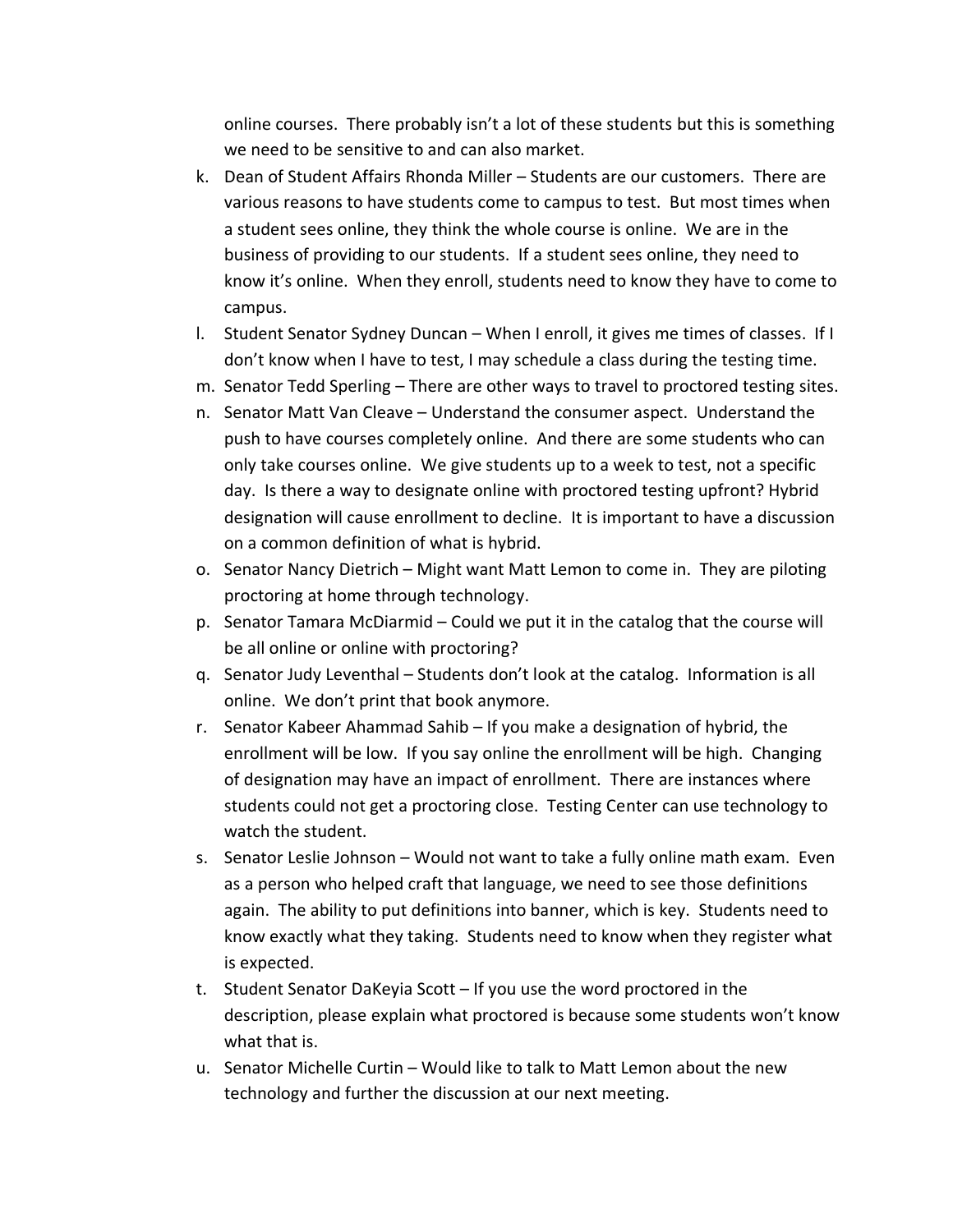- XIV. Discussion: Budget Process
	- a. What does it look like for the Senate to be involved in the budget process or the capital outlay planning? Are we comfortable? Do we need education?
	- b. Senator Ed Bryant Can you give a brief outline of the process for developing a budget?
	- c. Senator Michelle Curtin Is this something that would be beneficial? Do we invite experts in to talk? Do we have individual workgroups?
	- d. Senator Leslie Johnson Senate has a roll in the budget on the large priorities. Where does our budget go? Something missing is Senate input on where the budget goes.
	- e. Senator Ed Bryant Process has become opaque. Seem to have some priorities here that the Academic Senate should be involved in.
	- f. Senator Mark Kelland There are things that need to be done and there are things that need to be done through MAHE. Parking has turned into an academic issue because students can't get to class. Maybe putting together a team of budget minded people. Looking at what the college is looking at in the big picture.
	- g. Senator Monica Del Castillo There are two pieces to this. The capital outlay and the regular budget. Yes there is a process, but the process of the annual budget is not each division has a version of the process (which can be problematic). We have been told we have input but it only goes so far. Really don't know what happens beyond getting information to our direct supervisors. Doesn't feel like real input.
	- h. Executive Vice President Lisa Webb Sharp When budget was first talked about, we had a budget committee for the senate. There was a request for presentation for budget development, discussion of capital outlay project, and campus masterplan. In the budget process, the entire campus is invited to 2 sessions. We don't standardize how input needs to be obtained. We think you in your division know best how to get information. We do incremental budgeting, which means our budget builds on itself. In your own areas, you need to have conversations about what your internal process is for gathering information. There is a board budget workshop that is open to everyone. If this body believes there is a big objective that needs to be funded, that is definitely a good recommendation to the provost. Those larger picture issues could be recommended by this body. The nitty gritty should be done at the program level.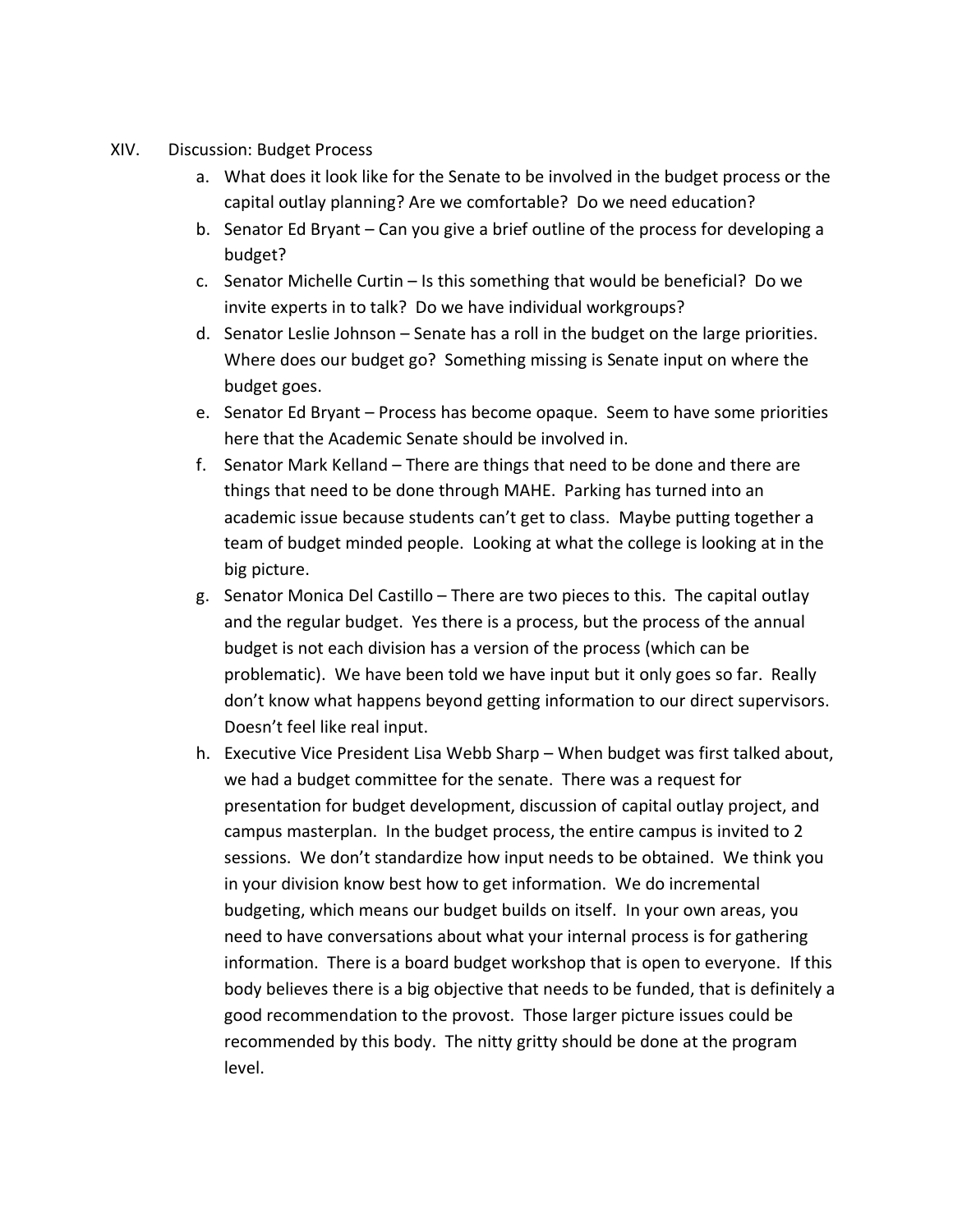- i. Senator Kevin Bubb Working on a financial awareness program as part of the strategic plan. Should be published through The Star. Understanding the finances of the college. Very basics. Hopefully we will have one article per month to help inform the college in the underlying way that funding occurs.
- j. Senator Michelle Curtin Do we need a workgroup to look at processes, get awareness out there that trainings are happening, what will senate input be on the budget, etc?
- k. Senator Mark Kelland Might be worth waiting since Senators Kevin Bubb and Ed Bryant are coming out with budget awareness.
- l. Senator Kevin Bubb Articles will not be budget process but rather underlying accounting processes.
- m. Senator Michelle Curtin We will send out communication and see if we can put together team.
- XV. Potential Future Agenda Items
	- a. None

### XVI. Adjournment

- a. Motion by Senator Eliza Lee
- b. Second by Senator Chris Smelker
- c. Approved without objection (10:42AM)
- XVII. Picture: HHS Building

*Purpose: The purpose of the Academic Senate will be to provide faculty input and advice to the administration concerning issues of College-wide educational philosophy, Collegewide academic policy, and priorities in the College-wide deployment of capital or financial resources, except as covered by the scope of collective bargaining. The Senate will be proactive and collaborative in its approach, seeking consensus whenever possible, and will foster and support effective and transparent communication with the college community. Student learning is the ultimate goal of this body.*

Respectfully submitted by Academic Senate Secretary, Eliza Lee.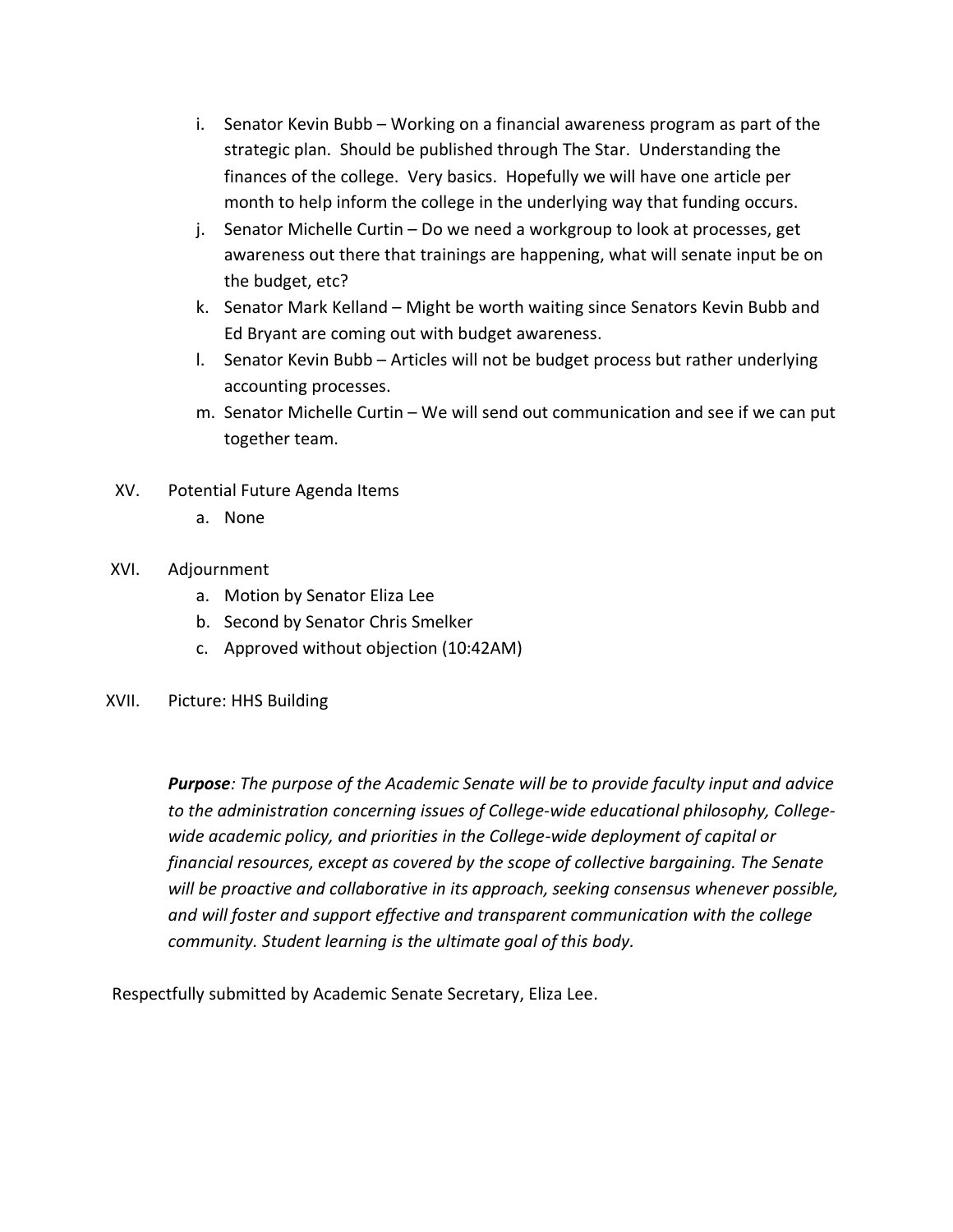### **Appendix I**



# **Lansing Community College - Standard Operating Procedure**

**SOP Name:** Cancelling Course Sections **SOP #:** *e.g., AS-CC-001*

**Name of Committee, Department, etc.:** Academic Affairs **Individual Responsible for SOP:** Registrar

**Effective Date:** Spring 2020

**Initial Approval Date: Last Review/Update Date:** *[leave blank for now]* **Next Review Date:** *[leave blank for now]*

**\*Does this procedure support a Board Policy or a College Operating Policy?** Yes **If yes, identify:** *Board Policy 3.007 – Cancelling Course Sections*

**Board policies can be found at:** [LCC Board of Trustees Policy Page](https://lcc.edu/about/board-of-trustees/policies.html)

- **\*Does this procedure support HLC criteria?** Yes **If yes, identify:**
	- 5.A.5 ("well-developed process...for budgeting and for monitoring expense")
	- 5.C.4 ("anticipate the possible impact of fluctuations in…sources of revenue, such as enrollment…")

### **HLC Criteria can be found at:** [HLC Accreditation Criteria](https://www.hlcommission.org/Policies/criteria-and-core-components.html)

\*Note: Standard Operating Procedures should be in furtherance of some LCC policy and/or accreditation criteria, even if the relationship is not direct. Assistance in determining this information can be obtained from the Academic Procedure Advisory Committee (APAC) and/or the Accreditation Liaison Officer.

### **Standard Operating Procedure:**